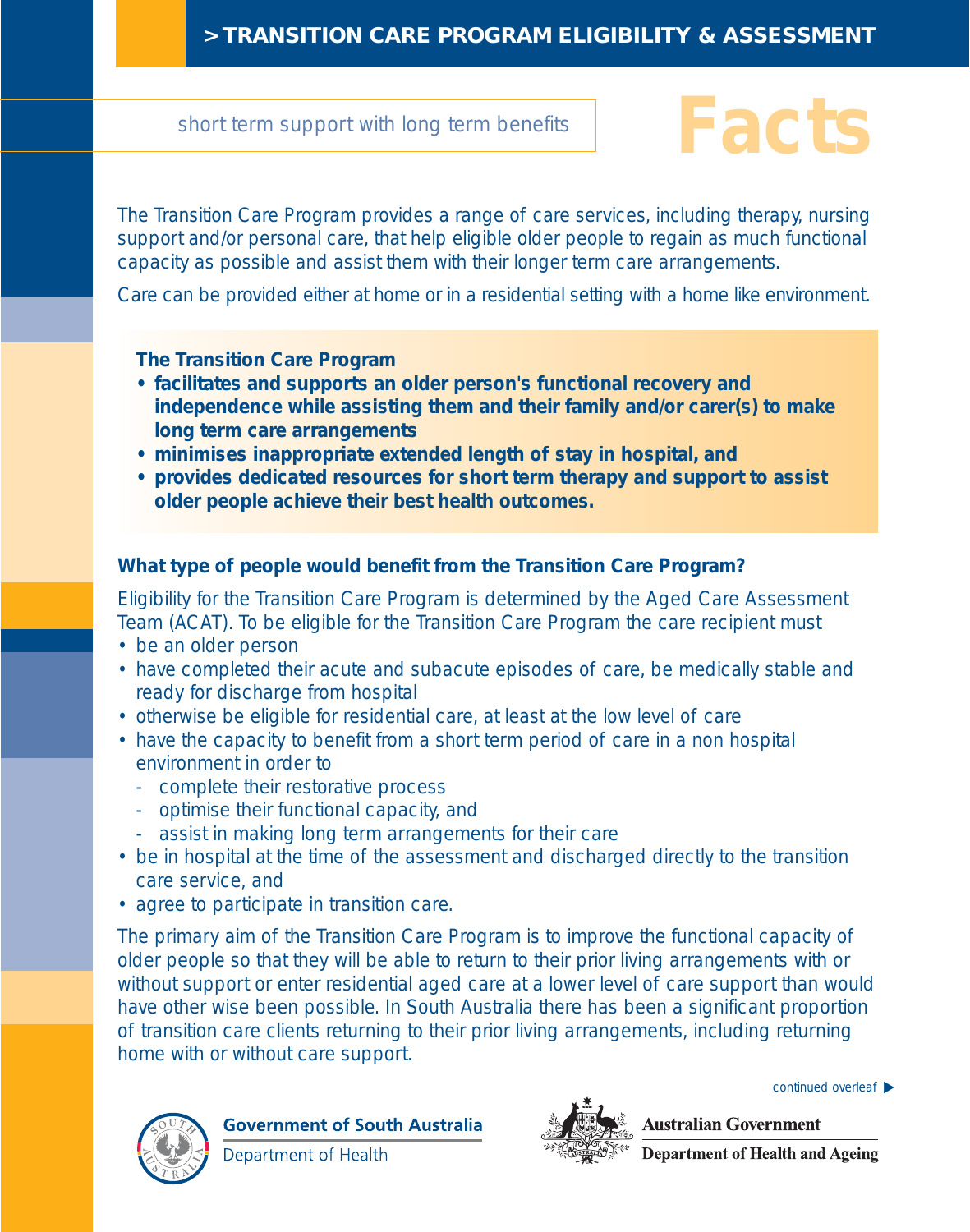#### **Transition Care Program assessment – think early!**

Hospital staff and other service providers can assist clients to make informed choices about the range of discharge options available to them. To ensure the availability of a transition care place and the development of a care plan in a timely manner, hospital staff should

- identify early those patients with the potential to benefit from transition care
- ensure that any necessary rehabilitation has been completed and coordinate hospital assessment information
- involve the care recipient and their family/carer(s) early and provide them with information about their care options, including transition care
- identify other services that may be required such as advocacy and financial support
- liaise closely with the ACATs who determine eligibility for the program, and
- liaise closely with transition care service providers to ensure smooth transfer into the program from hospital.

#### **HOSPITAL**



**RESIDENTIAL AGED CARE**

**HOME WITH COMMUNITY CARE SERVICES**

**HOME WITH FAMILY SUPPORTS**



#### **What services can be considered as a part of the Transition Care Program Care Plan?**

The program can provide therapy as well as assistance with activities of daily living. This can be a combination of a range of care services including physiotherapy, nursing, occupational therapy, social work, dietary advice and nutrition, domestic support and transport.

#### **Useful websites**

South Australian Government, Department of Health **http://www.in.health.sa.gov.au** The Australian Government, Department of Health and Ageing **http://www.health.gov.au/** Council on the Ageing **http://www.cotasa.org.au/** South Australian Government, Department for Families and Communities, Office for the Ageing **http://www.familiesandcommunities.sa.gov.au** Seniors Information Service **http://www.seniors.asn.au** Rights of Older People **http://www.sa.agedrights.asn.au**

#### short term support with long term benefits

## **TCP Service Pathway**

The TCP Service Pathway provides a broad overview of the process of assessment, eligibility and care provision. Each stage of the process should be completed in consultation with the care recipient, their family/carer(s) and an appropriate multidisciplinary team.